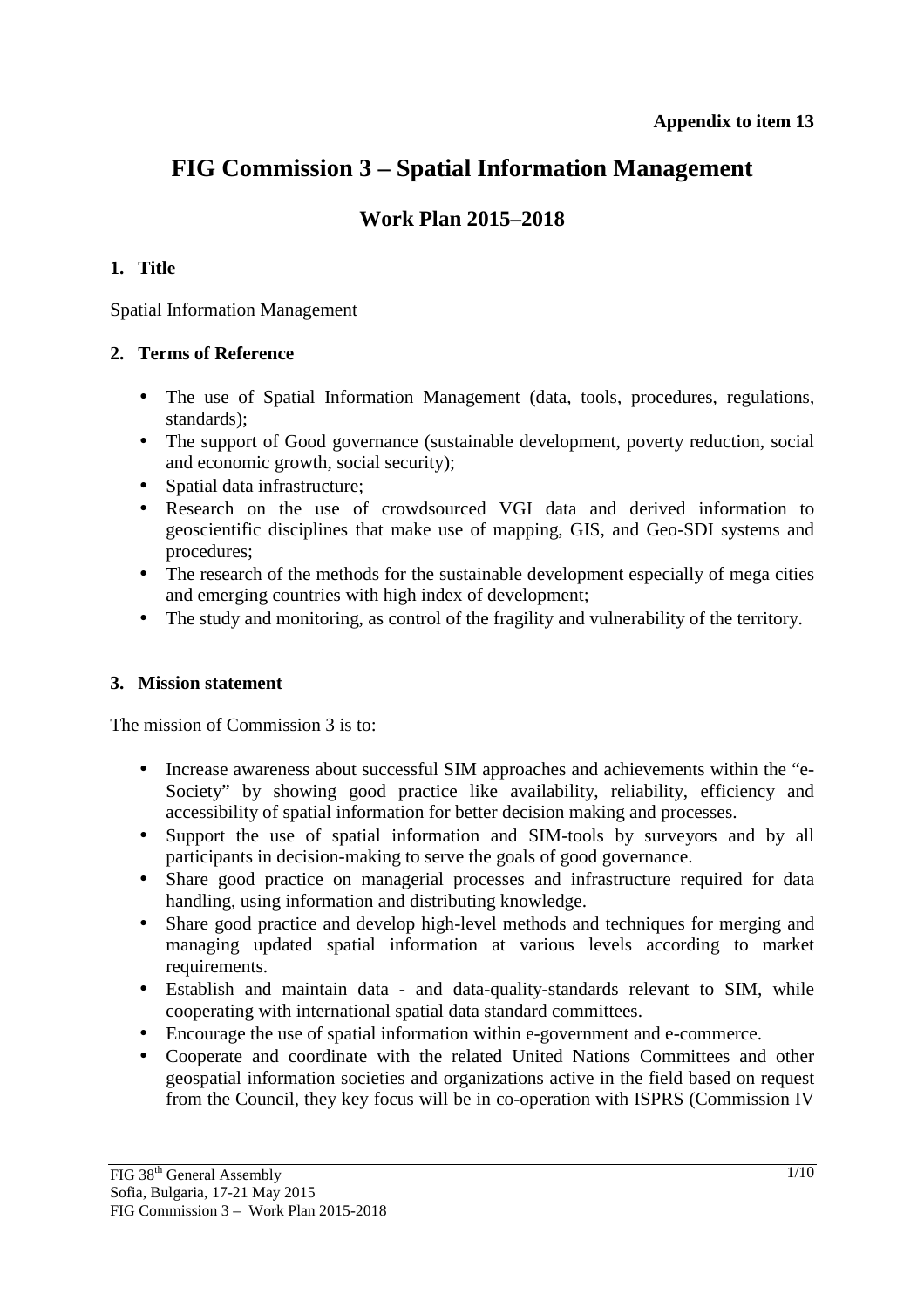on Geodatabases and Digital Mapping), ICA (commission on Geospatial Data Standards), GSDI, EUROGI.

# **4. General**

Most of the objectives, topics and scope of the previous term will be continued. Therefore the 3 previous working groups are confirmed in the new term and a new working group is established about crowdsourcing and VGI.

Commission 3 delegates have expressed their interest in continuing organizing Commission 3 annual meetings and workshops focused on the specific and identified current topics.

Commission 3 will continue to address the phenomena of rapid urbanization and its impact focusing on identifying new solutions for the survey of spatial data and general principles.

As new projects, Commission 3 will:

- address the phenomena of Crowdsourcing and Volunteered Geographic Information. This neogeography revolution has started to fundamentally transform how geographic data are acquired, maintained, analysed, visualized and consequently used. SDI as well as SIM can benefit greatly from the use and integration of this type of data, all of which with the focus of contributing to the surveyor role;
- follow the management of the environment, monitoring and supporting the legalization process and progress of land, property registration, planning reforms;
- assist good governance, efficient operations of property markets, affordable planning, affordable housing, and appropriate environmental management - by providing innovative and reliable land tools and spatial information solutions addressing to global challenges.
- address the research of the methods for the sustainable development especially of mega cities and emerging countries with high index of development (China, India, South America).
- address the research for the reuse of the built and the savings of the territory with the incentive of specialized crops;
- study and monitor (as control of the fragility and vulnerability of the territory, for the defense from natural phenomena and from the consequences of the human intervention dangerous for the wellbeing and for the goods of properties, and for the prevention of hydrological disasters that have interested in a strong way and with severe damages e many dead different parts of the world.
- participate in the organization of an International Summerschool for Young Surveyors following the model of the International Training Courses organized by Consiglio Nazionale Geometri e Geometri Laureati in the last years.

Summarizing, the topics of general interest of Commission 3 are:

- SIM Infrastructure;
- SDI and GSDI;
- 2D/3D/4D applications of SDI;
- Web services and metadata;
- SIM application for disaster monitoring and environmental prevention;
- Urbanization:
- Mega cities and emerging countries;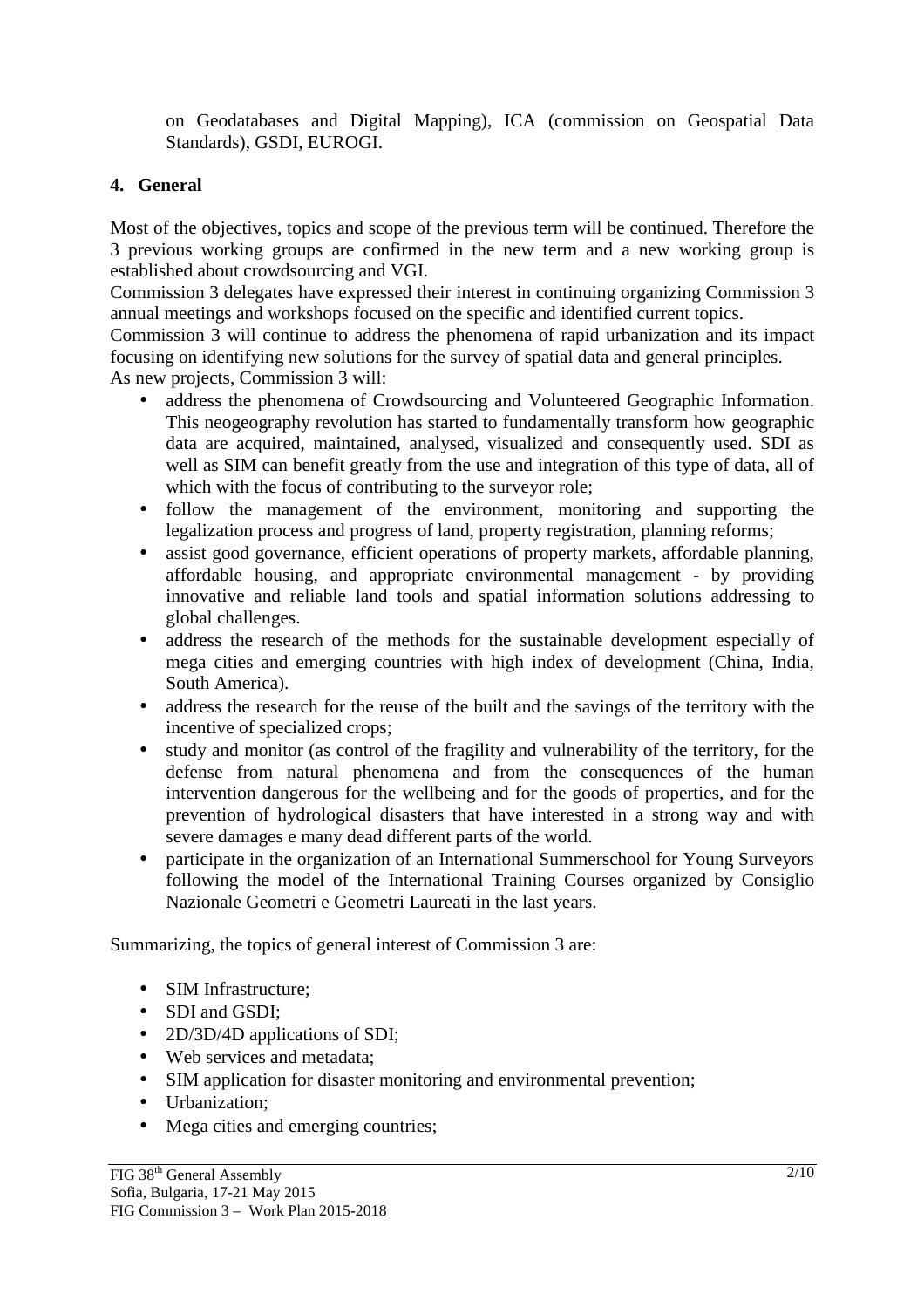- Crowdsourcing and VGI;
- Low cost methods and tools for environmental monitoring;
- 3D cadaster

## **5. Working Groups**

## **Working Group 3.1 – SIM Infrastructure**

#### Policy Issues

SIM has the role of an integrator of components for a Spatial Information Infrastructure especially for urban areas within the information society. SIM is a facilitator for IT based services for planners, administration as well as for citizens.

#### Chair

Hartmut Müller (Germany), email: hartmut.mueller@hs-mainz.de

#### Specific topic(s)

- NSDI / GSDI: Spatial Data + Information Infrastructure.
- The "Open" trend: open source, open standards, open data.
- Volunteered and crowdsourced geospatial data and information.
- Integration of Volunteered Geographic Information VGI and geospatial authoritative government information.
- Semantic technologies.
- Public geo-participation and citizen empowerment.
- Share current experiences and technical visions of the future.
- Inform future decisions and implementations.
- Inform the big picture on drivers, trends and technologies.

#### Workshop(s)

Participations in FIG Working Weeks and other major Commission events with dedicated technical sessions and/or workshops as appropriate.

#### Beneficiaries

Surveyors, associations engaged with spatial data, local and regional municipalities and users of spatial data and spatial information.

## **Working Group 3.2 – Technical aspects of SIM**

#### Policy issues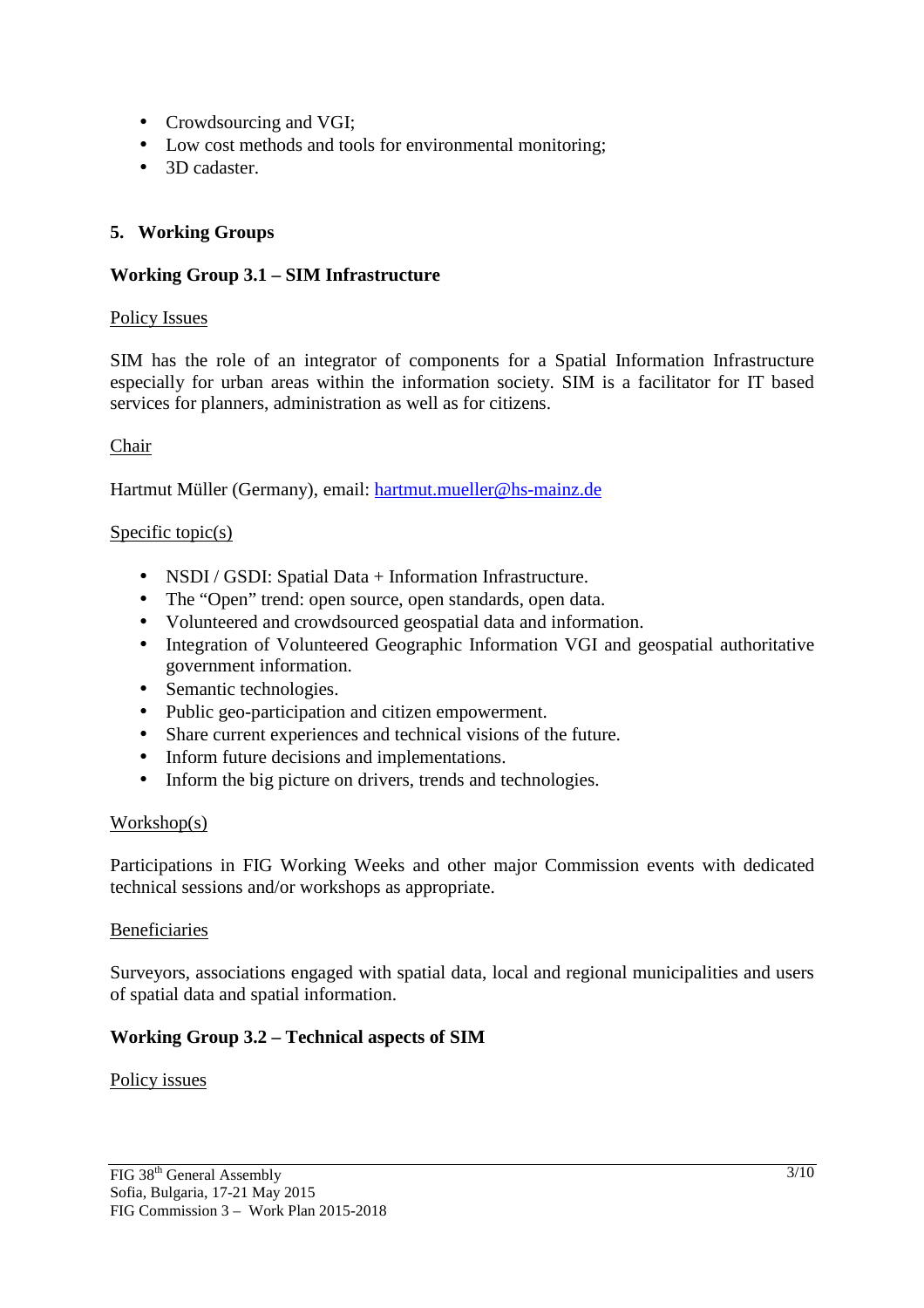The on-going development of tools, techniques and policies for spatial management of urban areas, in particular cities/megacities but also rural, forest and coastal areas leads to the need for collection, management and integration of various spatial data, such as: optical and SAR satellite and aerial images, images derived from various kinds of UAV, images derived from the Internet, orthophotos, point clouds derived from LiDAR and terrestrial laser scanners, global DTMs, etc. These data and the need for their management in real time or in a short time, in order to monitor growth and change across the urban environment and to forecast areas of risk, leads to the development of specific techniques for Big Data management. The on-going development of 3D and 4D spatial or city models, using photogrammetric or computer vision techniques, demands the development of interoperable formats and tools for the exchange of geometric and semantic 2D/3D data and information. The improvement and enrichment of data and spatial product quality control methods and techniques is an important issue as the variety of data collection sources and information management and integration procedures become wider.

## Chair

Ioannidis Charalabos (Greece), email: cioannid@survey.ntua.gr

## Specific topic(s)

- Data collection, recording and updating,
- Low-cost methods and tools for environmental monitoring,
- Standardization of information and metadata,
- 3D and 4D spatial data recording and management,
- Visualization of information in 2D/3D/4D,
- Big data management,
- Integration and update of spatial data-bases, 3D GIS and BIM,
- Content and 2D/3D semantic modelling,
- Ouality control.

These technical aspects will be dealt in relation to legal, social, economic, educational, and policy implications.

#### Workshop(s)

Participations in FIG Working Weeks and other major Commission events with dedicated technical sessions and/or workshops as appropriate.

#### Publication(s)

FIG-publication on "Management of big data" by the end of the 4-years period –to be published for the FIG Congress 2018.

#### Timetable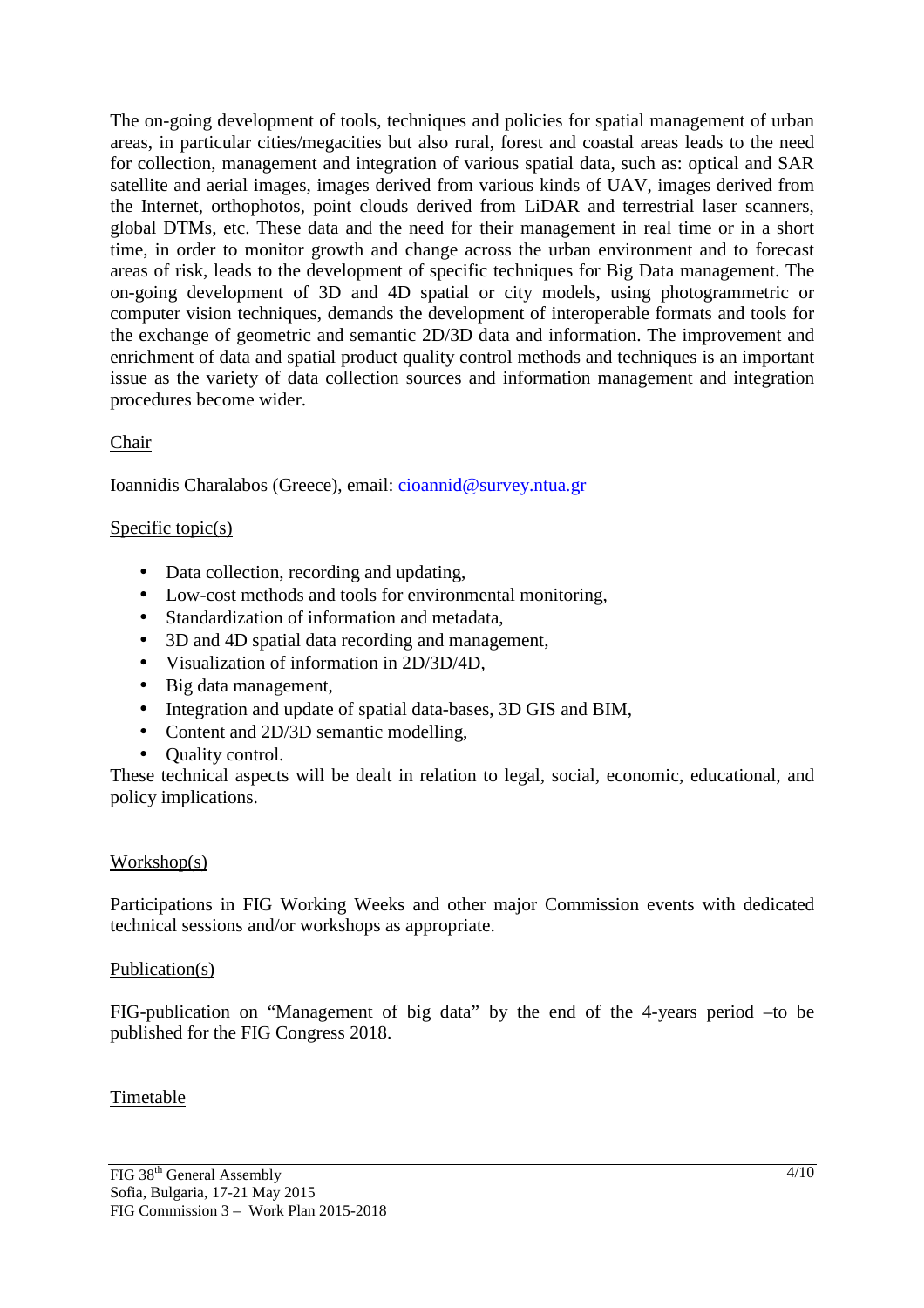Special sessions on Technical Aspects of SIM at the Annual Meetings of Commission 3 and FIG Working Weeks.

## Beneficiaries

Surveyors, private and public firms and associations engaged with spatial data, and users of spatial data and spatial information.

# **Working Group 3.3 – 3D Cadastre (Joint Working Group with Commission 7)**

## Policy issues

The results of the previous term (2010-2014) of the working group provide a solid basis for the next 4-year phase of the working group. The concept of 3D Cadastres is here to stay and the number of implementations is increasing, quite often with ambition to become LADM (ISO 19152:2012) compliant.

In 3D, it is even more important to connect land administration to other registrations via SDI: buildings, tunnels, cables/pipelines, terrain elevation, etc. (physical and legal 3D objects should be aligned). The main objective of the working group is to establish an operational framework for 3D-Cadastres. The operational aspect addresses the following issues:

- A common understanding of the terms and issues involved.
- Concepts should be refined and agreed based on the ISO 19152 Land Administration Domain Model.

A description of issues that have to be considered (and to what level) before whatever form of 3D-cadastres can be implemented. These will provide 'best practices' for the legal, institutional and technical aspects.

# Chair

Peter van Oosterom (The Netherlands), email: P.J.M.vanOosterom@tudelft.nl

## Special topic(s)

Topics to be dealt within the activity of the working group are:

- 3D-Cadastre: models, SDI and time
- 3D-Cadastre and the usability

Options for realization of a 3D cadastre model will include:

- Minimalistic 3D cadastre (no cables, pipelines etc.)
- Topographic 3D cadastre
- Polyhedral vs. Non-polyhedral Legal 3D cadastre
- Topological Legal 3D cadastre

Additional emphasis on the following topics:

1. Collect and exchange experiences of operational 3D Cadastral systems (law, organization, technology)

2. 3D Cadastre in mega-cities, often in Latin-America (Brazil, Mexico), Asia (China, Malaysia, Korea, Singapore) and Africa (Nigeria)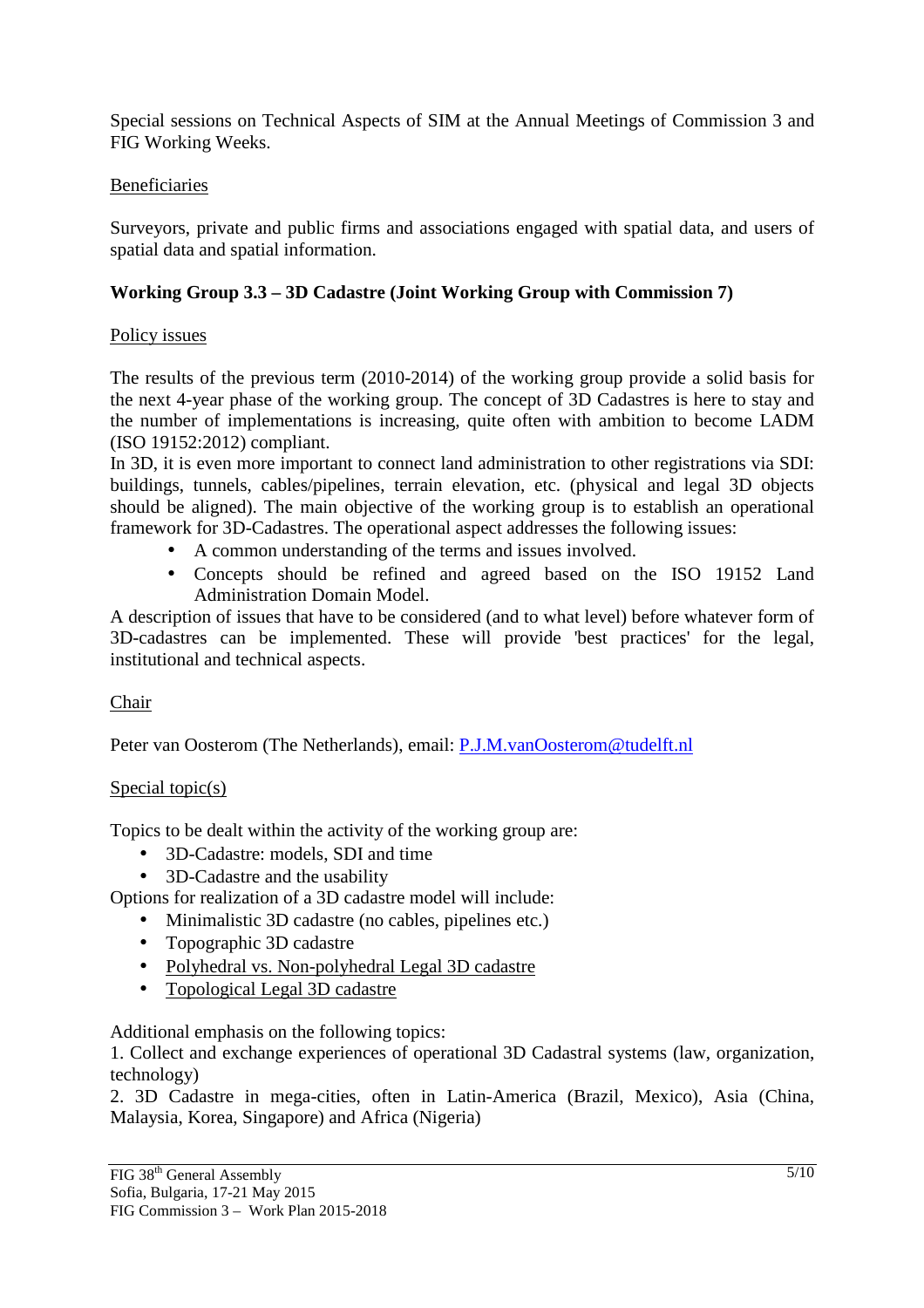3. 3D Cadastre usability studies, web-dissemination and 3D cartography

4. 3D Cadastre as part the full life cycle of spatial development in 3D: spatial plan, zoning, register restrictions, design solutions, acquire space/land, request/provide permits, obtain financing, realize/develop, survey/ measure results, submit final RRRs/SUs, check/validate submitted RRRs/SUs, store/ analyse data, disseminate, visualize and use the 3D (cadastral) objects

5. Contribute to the upcoming revision of ISO19152:2017 or 2018 (LADM) by further developing the 3D aspects in this international standard; e.g. provide a more formal taxonomy of different types of 3D parcels (spatial units).

## Workshop(s)

Participations in FIG Working Weeks with 3D Cadastre sessions and other major Commission events above all with Commission 7.

#### Publication(s)

Maintain the website and FIG publication on 3D-Cadastre

## Timetable

2015-2018: Maintain website and interest-group www.gdmc.nl/3DCadastres (inc. literature) 2015: Analyse and complete second questionnaire status 3D Cadastres 2014-2018 2015-2017: 3D Cadastres session at FIG working weeks 2016: Organize 5th workshop on 3D-Cadastres

2017-18: FIG-publication on 3D-Cadastres

2018: Conduct third questionnaire status 3D Cadastres 2018-2022

2018: Presentation of the results FIG-congress

#### Beneficiaries

Surveyors, land developers, national cadastral agencies, land registry administrations, local and regional municipalities.

## **Working Group 3.4 – Crowdsourcing and VGI supporting SDI**

#### Policy issues

As of 2010, 90% of the data that existed in the world were created within the previous two years, while personal location data has been singled out as one of the five primary 'big data' streams in the 2011 McKinsey report. By 2020, the volume of existing data will increase by fifty-fold, where a large percentage of this volume will be associated with geospatial data. The term Volunteered Geographic Information (VGI) encapsulates the idea of using the internet to create, share, visualize, and analyse geographic information and knowledge, envisioned via the use of numerous computing devices and platforms. This neogeography revolution has started to fundamentally transform how geographic data are acquired, maintained, analysed, visualized, and consequently – used. Thus, it has the potential to influence common practices, since it captures a broad knowledge of the environment we live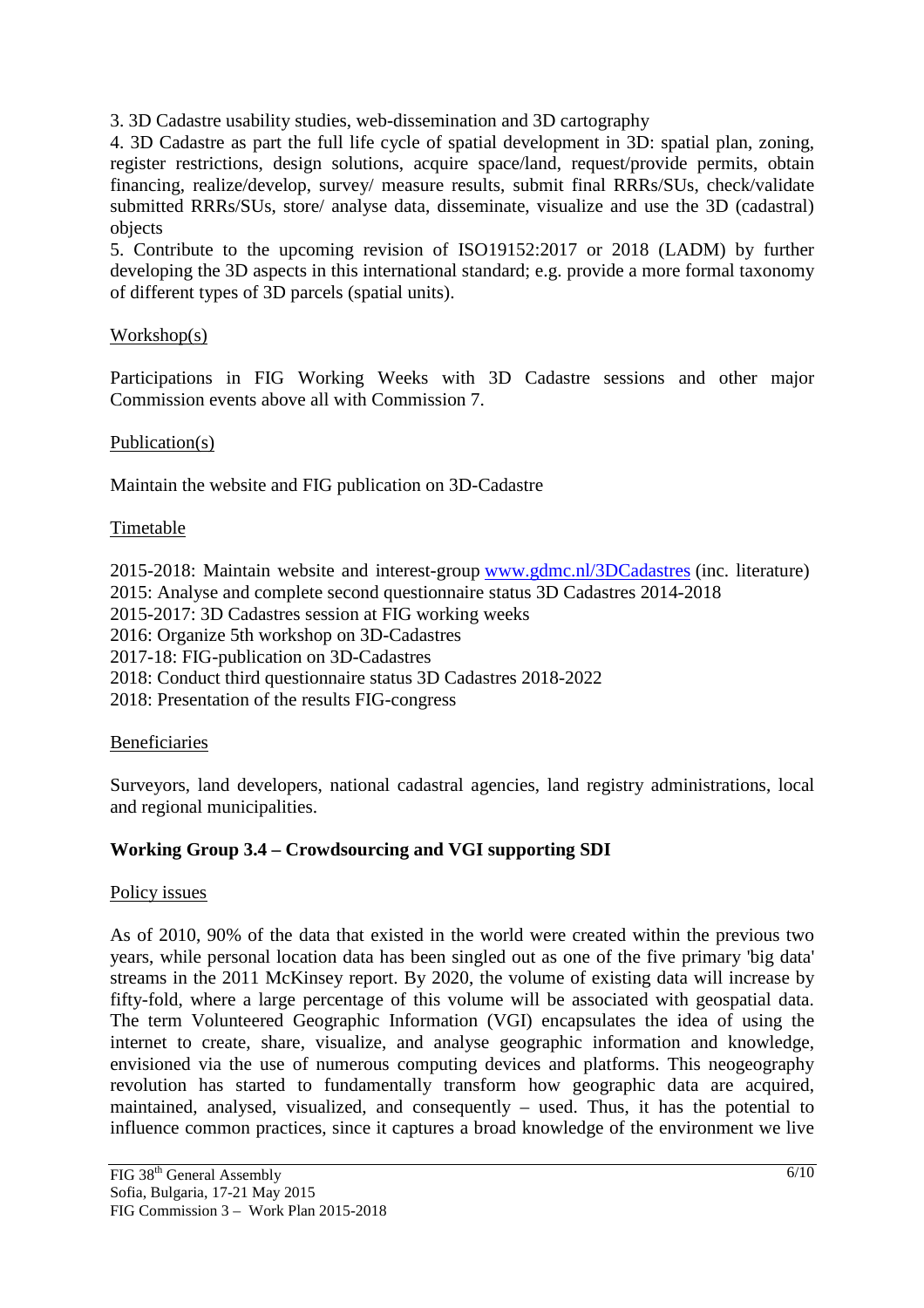in, in all aspects of life, encompassing new services to take place, applications and processes to be developed – all of which are location based. Spatial Data Infrastructure (SDI), as well as Spatial Information Management (SIM) can benefit greatly from the use and integration of this type of data. The diversity of research disciplines that explore the potential of VGI – data and working methodologies - arguments its current usability relevance: ranging from transportation network analysis, to air pollution and air quality and to natural disaster decision-making systems.

VGI is becoming more and more a legitimate and reliable spatial, environmental and sustainable infrastructure on local, as well as on global scales, thus it encompasses vast geospatial potential that can contribute significantly, and is highly relevant to various geoscience research areas.

Consequently, it transforms and changes the surveyor's role, as well as the established working methodologies and protocols; new ideas, concepts and practices are to be developed and envisioned.

The emphasis of Working Group 4 will be on the investigation and identification of processes and protocols aimed at handling 'big geodata', crowdsourced and contributed by the public, on collection, processing, interpretation, administrative, and analysis levels, all of which with the focus of contributing to the surveyors role. Working Group 4 will search and learn new means and technologies on how to exploit and make use of crowdsourced VG data and derived information to geoscientific disciplines that make use of mapping, GIS, and Geo-SDI systems and procedures.

Since VG data is relatively easy to acquire, and consequently simple to access and make use of, Working Group 4 will aspire to motivate and work with scholars and professionals from developing countries, where it is believed that this working methodology can contribute utmost. Also, Working Group 4 will aim to have joined and mutual interests with other FIG Commissions, specifically Commission 2 (on Professional Education) and Commission 8 (on Spatial Planning and Development), where it is believed that this neogeography revolution can bring new ideas and

Chair

Sagi Daylot (Israel), e-mail: dalyot@technion.ac.il

# Specific  $topic(s)$

- Utilization of VGI and crowdsourcing with SDI, SIM and environmental knowledge
- Working methodologies of VGI in developing countries
- VGI collection, dissemination, analysis, maintenance, and visualization
- Crowdsourced land management tools and innovative spatial information solutions addressing global and national challenges
- The significance of open source SDIs for managing authorities' services
- VGI interoperability standards, uncertainty, authenticity, validity
- Applications of VGI in managing the built environment, legalization monitoring, property registration, planning reforms
- Participatory mapping and citizens science case studies and processes

## **Workshops**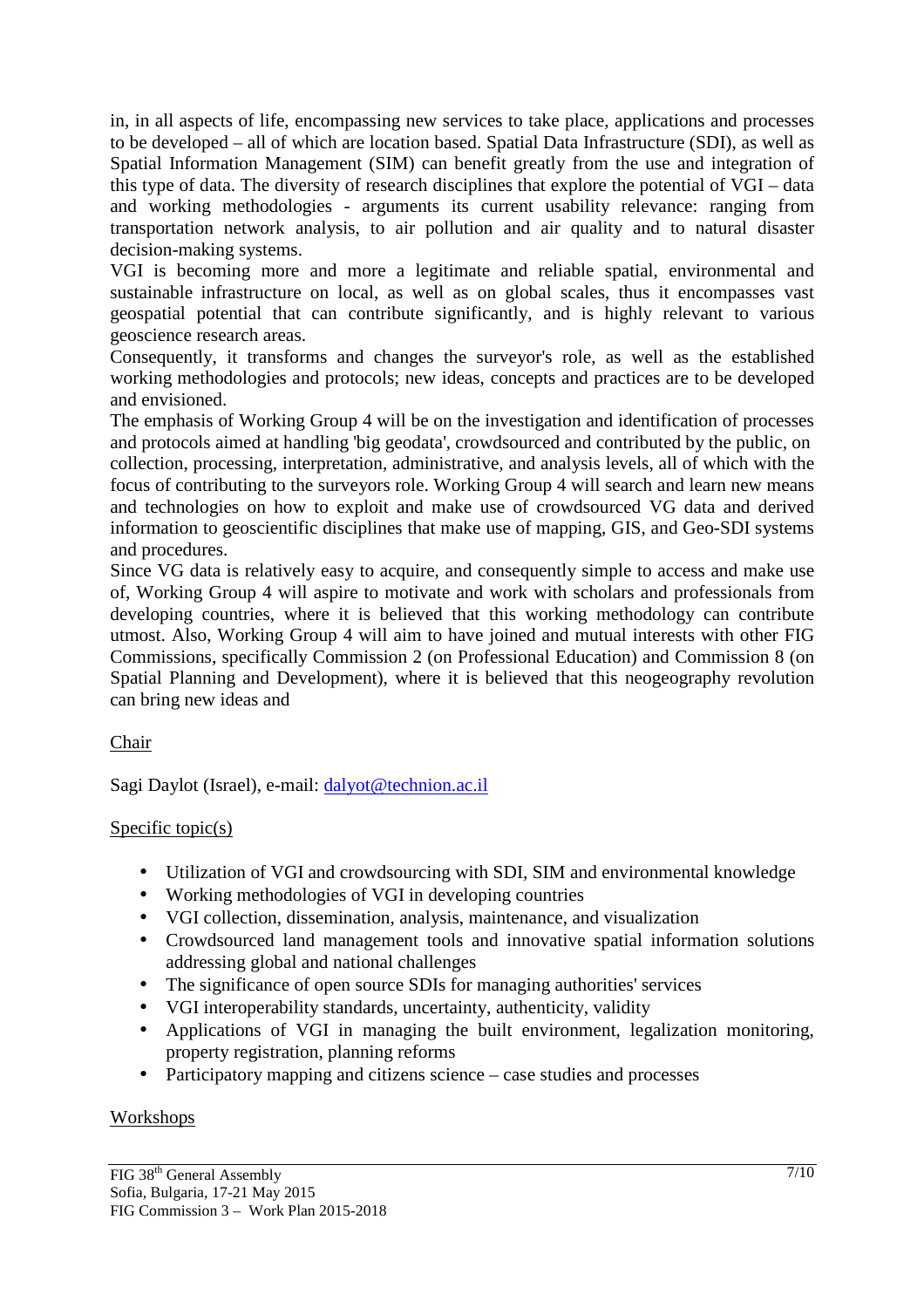Participations in FIG Working Weeks and other major Commission events with dedicated technical sessions and/or workshops as appropriate.

# **6. Co-operation with Other Commissions and organisations**

- Commission 2;
- Commission 7;
- Commission 8:
- Young Surveyors Network.

# **7. Co-operation with United Nation Organisations, Sister Associations and other Partners**

- FAO;
- UN-HABITAT;
- UNESCO;
- ISPRS Commission IV on Spatial Information Systems and Digital Mapping;
- ICA International Cartographical Association;
- International Geographical Union, Commission on geographical Information Science;
- GSDI Global Spatial Data Infrastructure Association.

# **8. Calendar of Events**

May 2015 – Sofia (in conjunction with FIG WW 2015);

November 2015 – Malta (annual workshop in conjunction with Commission 7);

April – June 2016 – Christchurch, New Zealand (in conjunction with FIG WW 2016);

November 2016 – Hungary or Greece (annual workshop);

May/June 2017 – Finland, Helsinki (in conjunction with FIG WW 2017);

November 2017 – location TBD (annual workshop);

April/May 2018 – Istanbul, Turkey (in conjunction with FIG Congress 2018);

November 2018 – location TBD (annual workshop).

# **9. Workshops**

Commission 3 is planning to organize, in addition to its activity during the annual FIG Working Weeks or Congress, also four annual Workshops during the 2015-2018 term.

# **10. Commission Officers**

# **Commission Chair**

Dr. Enrico Rispoli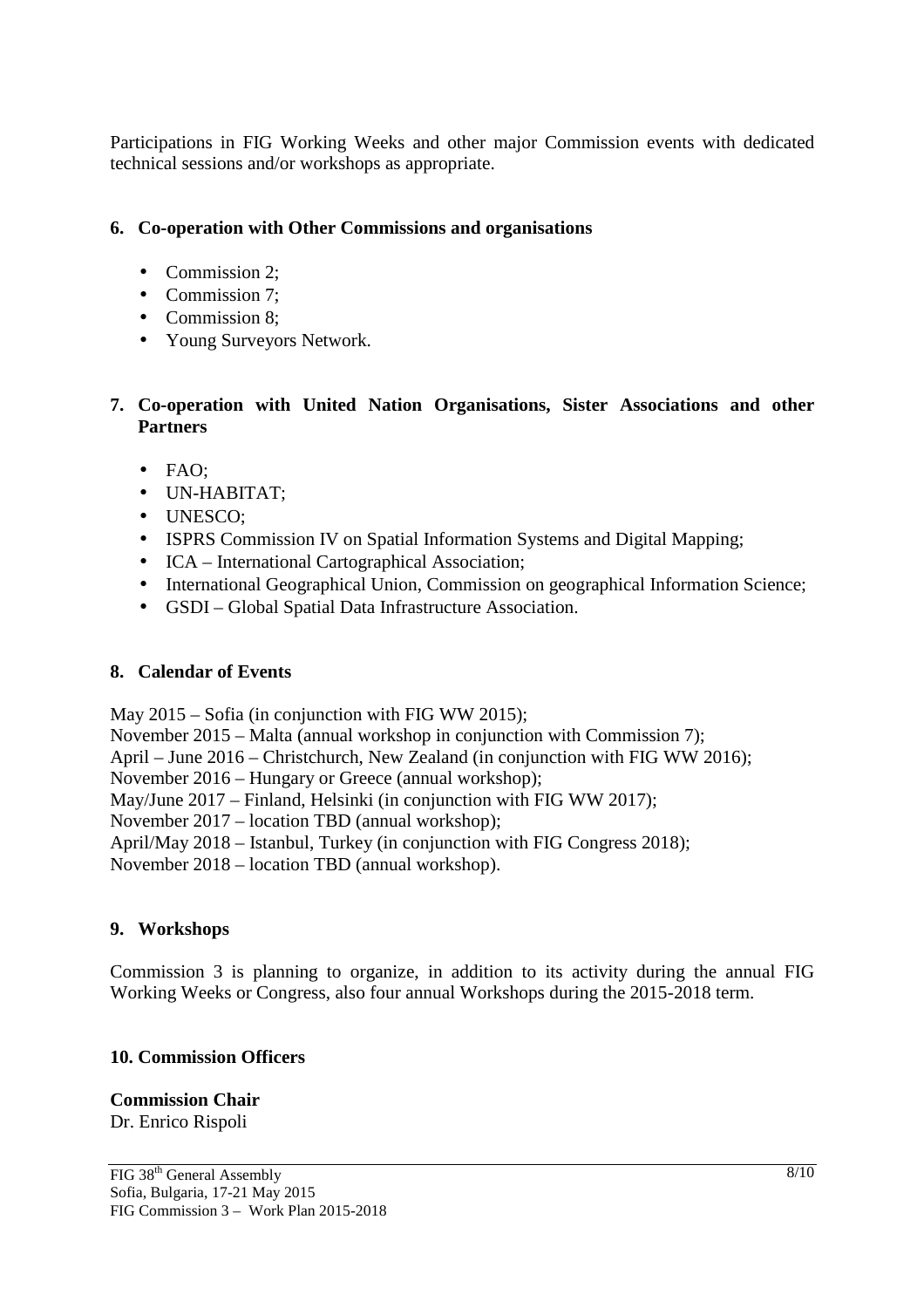Legal Expert and Surveyor Board Member Consiglio Nazionale Geometri e Geometri Laureati Piazza Colonna, 361 00187 - Roma ITALY Tel. +39 06 4203161 Fax. +39 06 48903894 Email: e.rispoli@cng.it ; m.scorza@cng.it

#### **Vice Chair of Administration**

Dott.ssa Maria Grazia Scorza Head of the International Office Consiglio Nazionale Geometri e Geometri Laureati Piazza Colonna, 361 00187 - Roma ITALY Tel. +39 06 4203161 Mob. +39 336 921447 Fax. +39 06 48903894 Email: m.scorza@cng.it

#### **Vice-Chair and Chair of Working Group 3.1**

Prof. Dr. Hartmut Müller Lucy-Hillebrand-Str. 2 D-55128 Mainz GERMANY Tel. +49 (0) 6131 628 1438 Fax. +49 (0) 6131 628 91438 Email: hartmut.mueller@hs-mainz.de

## **Vice-Chair and Chair of Working Group 3.2**

Prof. Dr. Ioannidis Charalabos School of Rural & Surveying Engineering, National Technical University of Athens 9 Iroon Polytechniou St., Athens 15780 **GREECE** Tel. +30 210 7722686 Mob. +30 6942488497 Fax. +30 210 7722677 Email: cioannid@survey.ntua.gr

#### **Vice-Chair and Chair of Working Group 3.3**

Prof. Dr. Ir.Peter van Oosterom Professor and Head of section GISt technology, Faculty of Architecture and the Built Environment, TU Delft Julianalaan 134, 2628 BL Delft